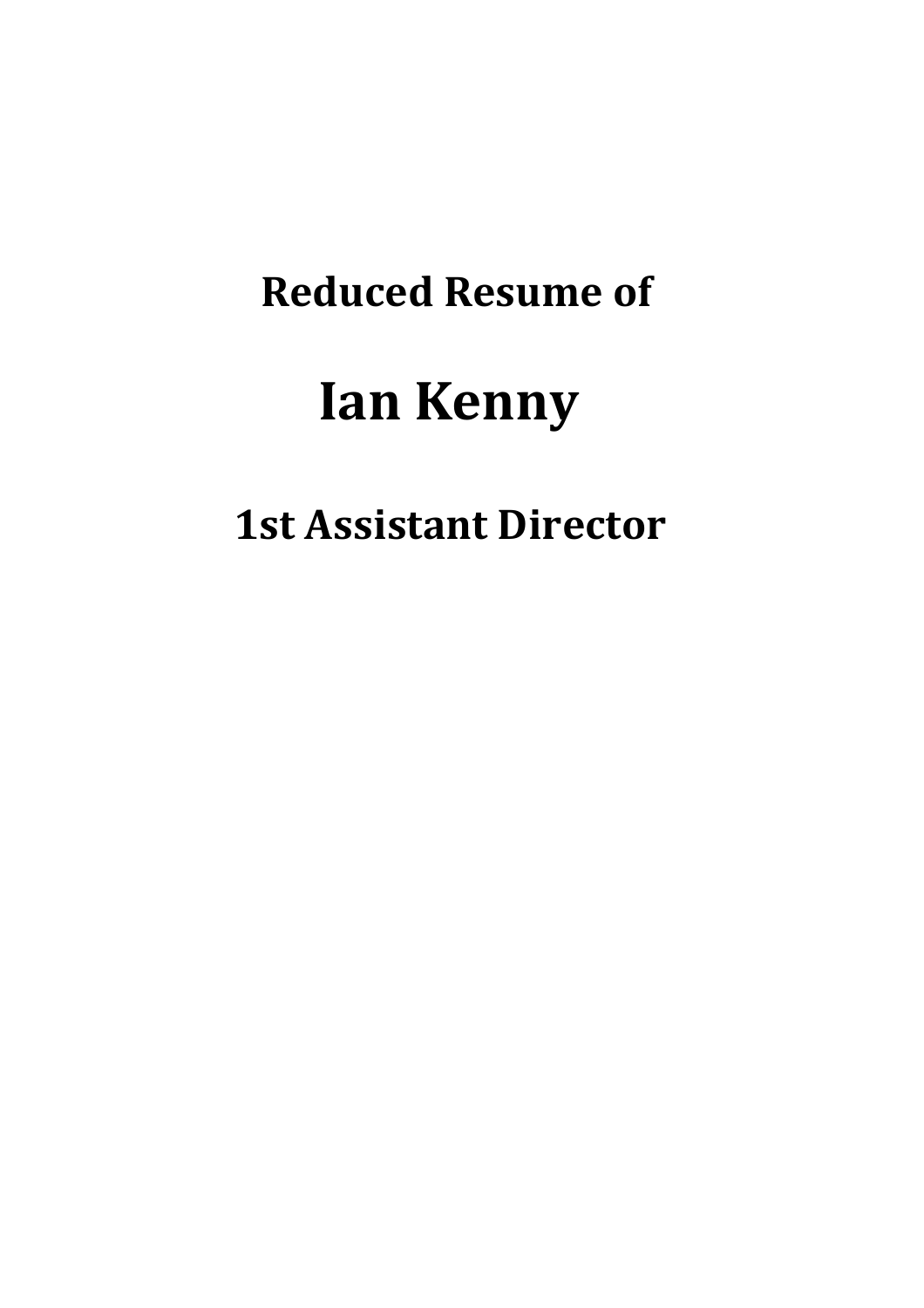**NAME Ian Kenny (AKA Hood)**<br> **ADDRESS** 5 Staves Rd Hoddles Cr **ADDRESS** 5 Staves Rd Hoddles Creek Vic 3139<br> **MOBILE** 0402 321811 **MOBILE** 0402 321811<br> **EMAIL** hoodwah@ou **EMAIL hoodwah@outlook.com** 

#### **Feature Films as a 1st Assistant Director**

| <b>JUNGLE</b><br>Jan 2016-May 2016         | <b>Jungle Babber Productions</b><br><b>1st Assistant Director</b><br>Director: Greg McLean<br>Producers: Todd Felman, Dana Lustig<br><b>UPM: Yvonne Collins</b>                                             |
|--------------------------------------------|-------------------------------------------------------------------------------------------------------------------------------------------------------------------------------------------------------------|
| <b>ALI'S WEDDING</b><br>Sept 2015-Dec 1015 | <b>Matchbox Productions</b><br><b>1st Assistant Director</b><br>Director: Jeff walker<br>Producers: Sheila Jayadev, Helen Pankhurst<br>UPM: Michelle Russell                                                |
| <b>TRIANGLE</b><br>June 2008-August 2008   | <b>Timeless Films</b><br><b>1st Assistant Director (2nd Unit)</b><br>Director: Chris Smith (1st Unit)<br>Director: Mark Wareham (2nd Unit)<br>Producers: Chris Brown, Julie Baines                          |
| <b>SUBDIVISION</b><br>Feb 2008-May 2008    | <b>Subdivision Productions</b><br>1st Assistant Director<br>Director: Sue Brookes<br>Producer: Trish Lake<br><b>UPM: Sharon Miller</b>                                                                      |
| <b>THE RUINS</b><br>June 2007-Aug-2007     | <b>Dream Works Productions</b><br>1st Assistant Director (2nd Unit)<br>Director Carter Smith<br>Director: Geoff Betancourt (2nd Unit)<br>Producers: Trish Hoffman, Ben Stiller<br><b>UPM: Sharon Miller</b> |
| THE CONDEMNED<br>May 2006-July 2006        | <b>WWE &amp; Condemned Productions</b><br>1st Assistant Director (2nd Unit)<br>Director: Mark Wareham (2nd Unit)<br>Producer: Mike Lake<br><b>UPM: Jennifer Cornwell</b>                                    |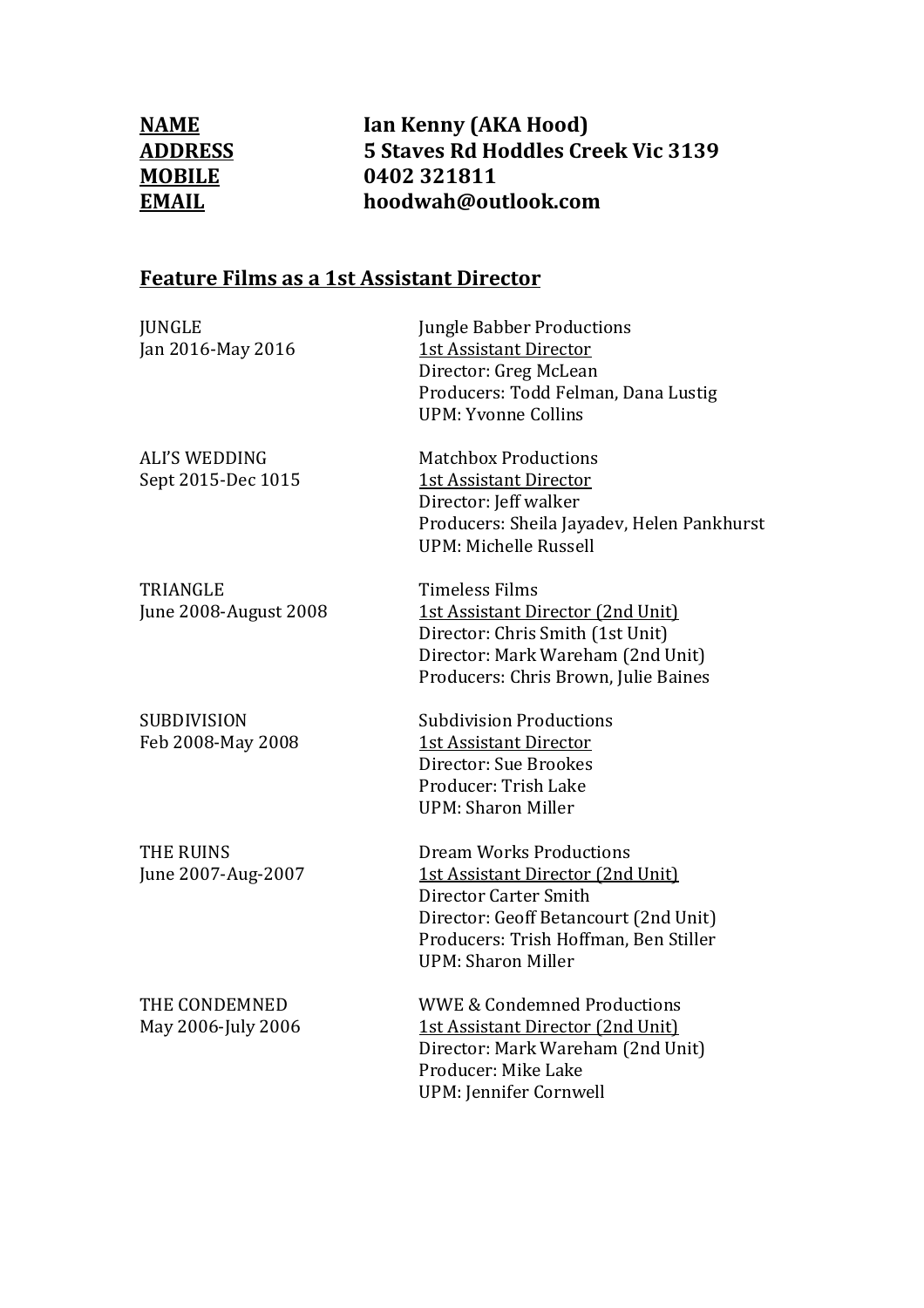### **Feature Films as a 1st Assistant Director Cont:**

| <b>SUPERMAN</b><br>Aug 2005-Sept 2005              | Red Sun / Photon<br><b>1st Assistant Director (2nd Unit)</b><br>Director: Dale Dugild<br>Producers: Shereena-Lee Van Der Berkt                                                                                |
|----------------------------------------------------|---------------------------------------------------------------------------------------------------------------------------------------------------------------------------------------------------------------|
| <b>HOUSE OF WAX</b><br>May 2004-June 2004          | <b>Warner Brothers</b><br>1st Assistant Director (2nd Unit)<br>Director: Billy Burton<br>Producer: Herb Gains                                                                                                 |
| <b>ANACONDAS</b><br>Aug 2003-april 2004            | <b>Sony Pictures</b><br><b>1st Assistant Director (2nd Unit)</b><br>Director / DP Mark Wareham<br>Producer: Jake Rose                                                                                         |
| <b>PETER PAN</b><br>Sept 2002-June 2003            | Sony Pictures / Revolution Films<br>1st Assistant Director (2nd Unit)<br>Director: PJ Hogan (1st Unit)<br>Director: Conrad Palmisano, (2nd Unit)<br>Jocelyn Moorehouse (2nd Unit)<br><b>UPM: Steven Jones</b> |
| <b>GEORGE OF THE JUNGLE</b><br>June 2002-Sept 2002 | <b>GoG Productions</b><br>1st Assistant Director (2nd Unit)<br>Director: Ian Thorburn (2nd Unit)<br>UPM: Gina Black                                                                                           |
| <b>GHOST SHIP</b><br>April 2002-May 2002           | <b>Ghost Ship Films</b><br><b>1st Assistant Director (2nd Unit)</b><br>Director: Steve Beck Ian Thorburn (2nd Unit)<br><b>UPM: Steven Jones</b>                                                               |
| <b>BLURRED</b><br>Jan 2002-March 2002              | Pictures in Paradise<br><b>1st Assistant Director</b><br>Director: Evan Clarry<br><b>Producer Chris Brown</b><br><b>UPM: Tom Hoffie</b>                                                                       |
| SCOOBY DOO<br>Feb 2001-June 2001                   | <b>SD Productions</b><br>1st Assistant Director (2nd Unit)<br>Director: Raja Gosnell (1st Unit)<br>Director: Guy Norris (2nd Unit)                                                                            |

 Poducer: Bob Engelman UPM: Steven Jones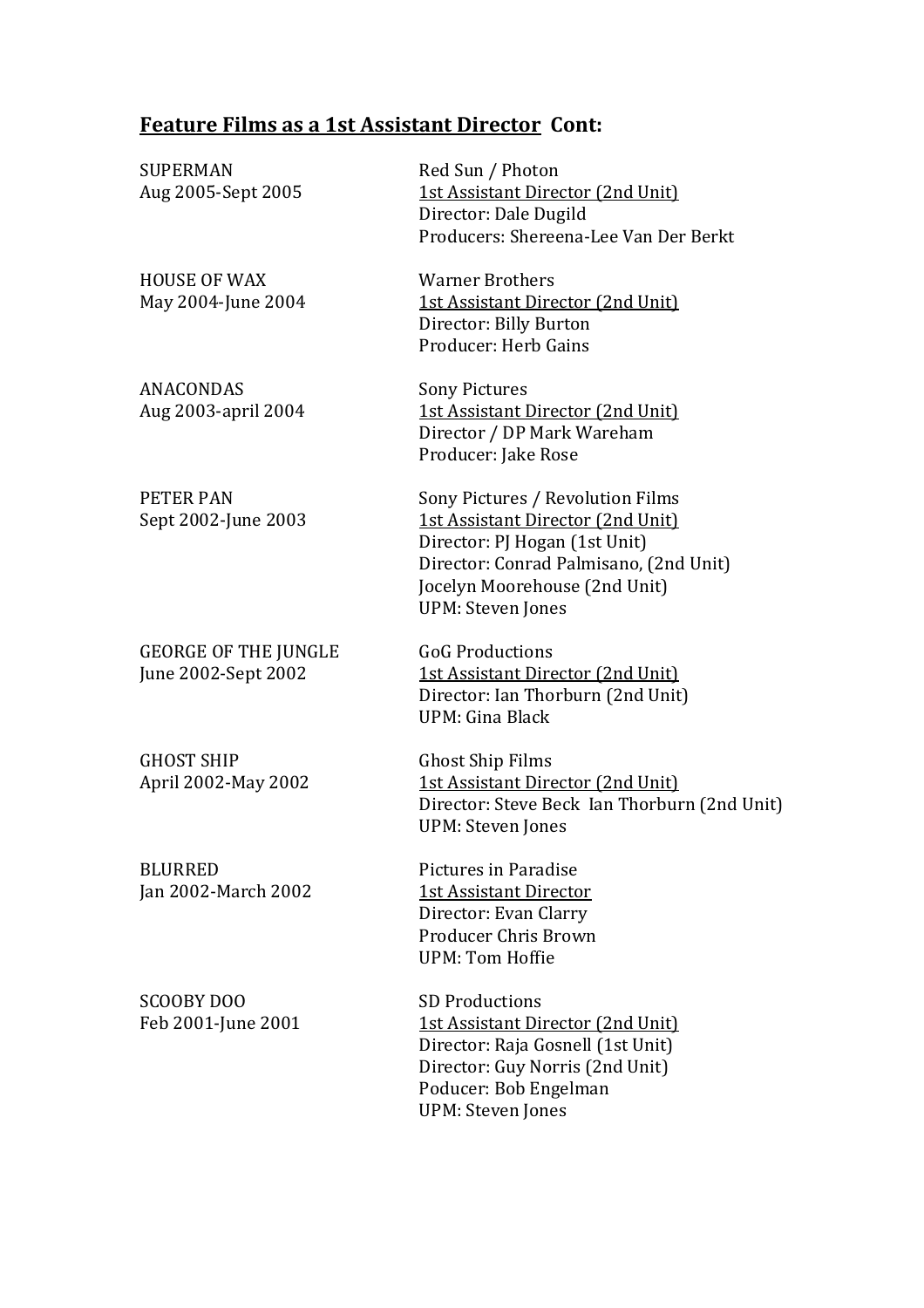#### **Feature Films as a 1st Assistant Director Cont:**

| IN PURSUIT OF HONOR<br>Nov 1994- Dec 1994     | <b>VRP Productions</b><br><b>1st Assistant Director (Action Unit)</b><br>Director: Ian Barry<br>UPM: Tom Hoffie |
|-----------------------------------------------|-----------------------------------------------------------------------------------------------------------------|
| THE HEARTBREAK KID<br>July 1992-November 1992 | View Films<br>1st Assistant Director<br>Director: Michael Jenkins<br>UPM: Barbara Gibbs                         |

#### **Larger Scale TV Movies and Mini Series as 1st Assistant Director**

| YOUNG ROCK<br>Aug 2020-Feb 2021                     | <b>Universal Television</b><br><b>7 Bucks Productions</b><br><b>1st Assistant Director</b><br>Director: Nahnatchka Khan (Pilot)<br>Director: Blk # 1 & 3 Jeff Walker<br>Producers: Dwayne Johnson, Jeff Chiang<br>Nahnatchka Khan, Jeff Walker<br>Ryan Janarta<br>UPM: Peta Ross |
|-----------------------------------------------------|----------------------------------------------------------------------------------------------------------------------------------------------------------------------------------------------------------------------------------------------------------------------------------|
| JACK IRISH SERIES #3<br>Feb 2020- (Co-vid Shutdown) | <b>Easy Tiger Productions</b><br>1st Assistant Director<br>Director: Greg McLean<br>Producers: Ian Collie, Andrew Knight,<br><b>Matt Cameron</b>                                                                                                                                 |
| <b>BLOOM #1</b><br>Sept 2018-nov 2018               | Playmaker, Stan Media<br><b>1st Assistant Director</b><br>Director: Matt King<br><b>Producer: Sue Seeary</b><br>UPM: David Redman                                                                                                                                                |
| WENTWORTH #7<br>April 2018-July 2018                | Fremantle Media<br><b>1st Assistant Director</b><br>Director's: Jonathan Brough, Fiona Banks<br>Producers: Jo Porter, Pino Amenta                                                                                                                                                |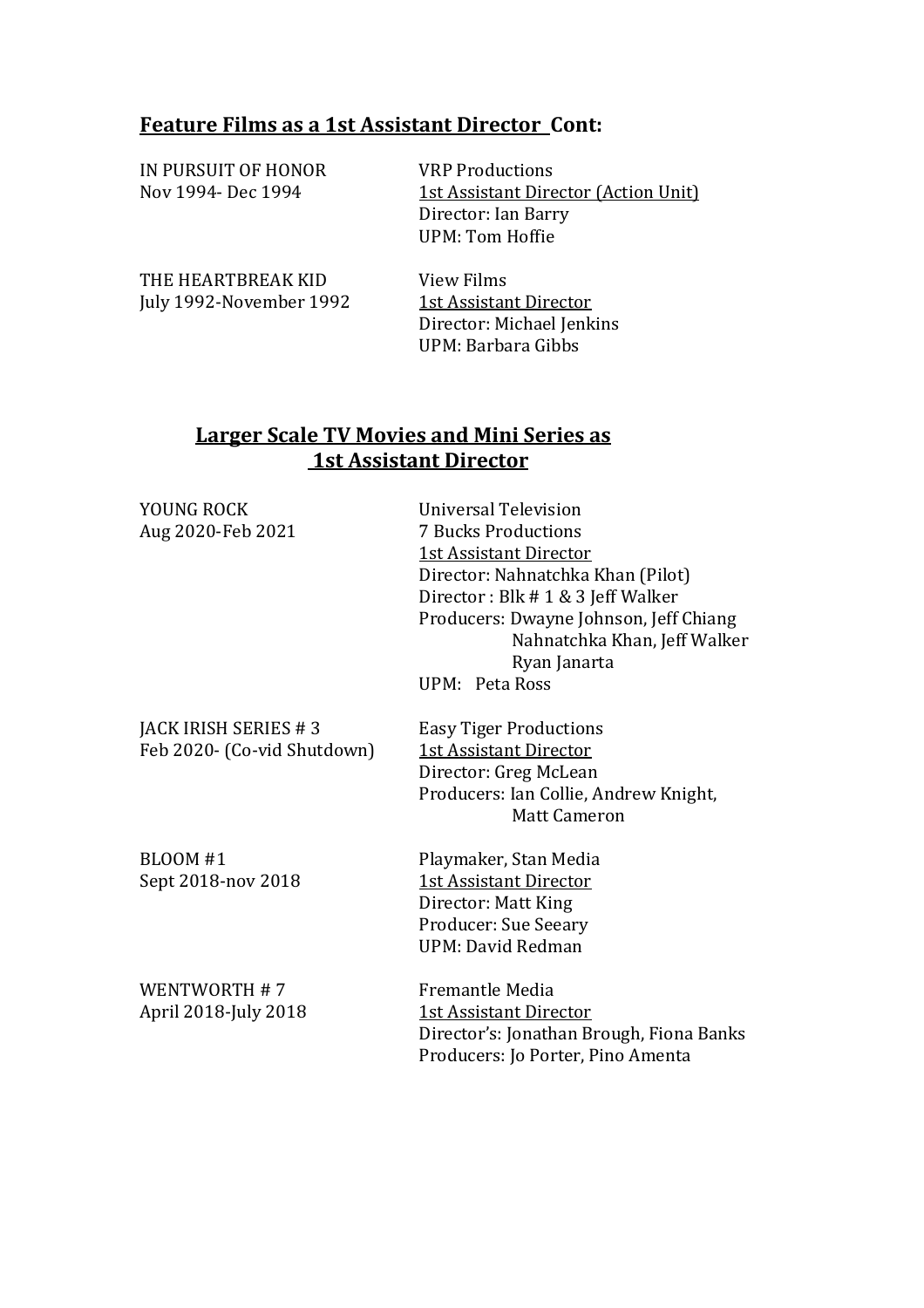## **Larger Scale TV Movies and Mini Series Cont:**

| JACK IRISH SERIES # 2<br>Oct 2017-Feb 2018                           | <b>Essential Media</b><br><b>1st Assistant Director</b><br>Director: Mark Joffe, Fiona Banks<br>Producers: Ian Collie, Andrew Knight,<br><b>Matt Cameron</b><br><b>UPM: Yvonne Collins</b> |
|----------------------------------------------------------------------|--------------------------------------------------------------------------------------------------------------------------------------------------------------------------------------------|
| WENTWORTH #6<br>May 2017-Sept 2017                                   | Fremantle Media<br><b>1st Assistant Director</b><br>Director's: Kevin Carlin, Fiona Banks<br>Producers: Jo Porter, Pino Amenta                                                             |
| <b>SUNSHINE</b><br>Feb 2017-May 2017                                 | Essential Media / Carver Films<br><b>1st Assistant Director</b><br>Director: Daina Reid<br>Producers: Ian Collie, Anna McLeish<br>UPM: Jane Sullivan                                       |
| JACK IRISH SERIES #1<br>Jun 2015-Sept 2015                           | <b>Essential Media</b><br><b>1st Assistant Director</b><br>Director: Kieran Darcy-Smith<br>Producers: Ian Collie, Andrew Knight,<br><b>Matt Cameron</b><br><b>UPM: Yvonne Collins</b>      |
| WENTWORTH #3<br>Feb 2014-Aug 2014                                    | Fremantle Media<br><b>1st Assistant Director</b><br>Director's: Kevin Carlin, Steve Jodrell<br>Producers: Jo Porter, Amanda Crittenden                                                     |
| WENTWORTH #2<br>Sept 2013-Feb 2014                                   | Fremantle Media<br><b>1st Assistant Director</b><br>Director's: Kevin Carlin, Steve Jodrell,<br>Dee McLachlan<br>Producers: Jo Porter, Amanda Crittenden                                   |
| <b>JACK IRISH</b><br>Tele Movie "Dead Point)<br>April 2013-June 2013 | <b>Essential Media</b><br><b>1st Assistant Director</b><br>Director: Jeff Walker<br>Producers: Ian Collie, Andrew Knight,<br><b>Matt Cameron</b><br><b>UPM: Lesley Parker</b>              |